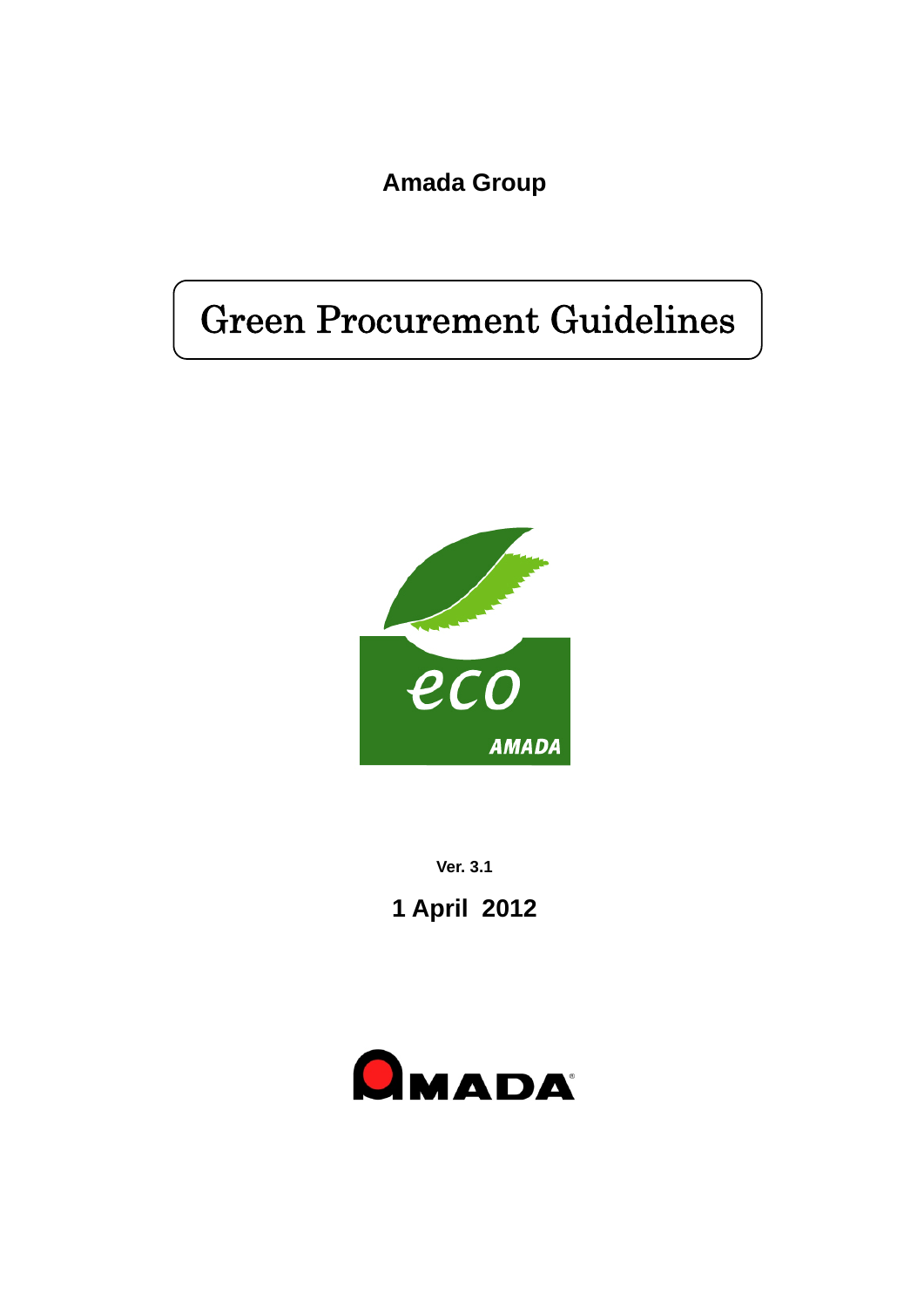# **Preface**

The Amada Group announced its Amada Group Environmental Declaration in April 2010. This declaration is a manifesto of a company aiming to connect customers to society, and to the wider world, through eco-friendly manufacturing methods. In accordance with this declaration, the Amada Group is making efforts to achieve global environmental protection in all its business activities, including product planning, development, procurement, manufacturing, marketing, services, disposal, recycling and so forth.

In order to promote truly eco-friendly manufacturing methods, we believe it is essential to procure materials that have little environmental impact (a practice hereinafter referred to as "Green Procurement") from business partners who are active in environmental protection. We have therefore developed a set of "Green Procurement Guidelines" as an indicator for the procurement of materials for our products, and are actively promoting them.

It is crucial that we promote Green Procurement together with our business partners, as difficulties would no doubt result without their understanding and cooperation. We fully appreciate the understanding of our business partners, as well as their further support and cooperation, in the Amada Group's approach to global environmental protection.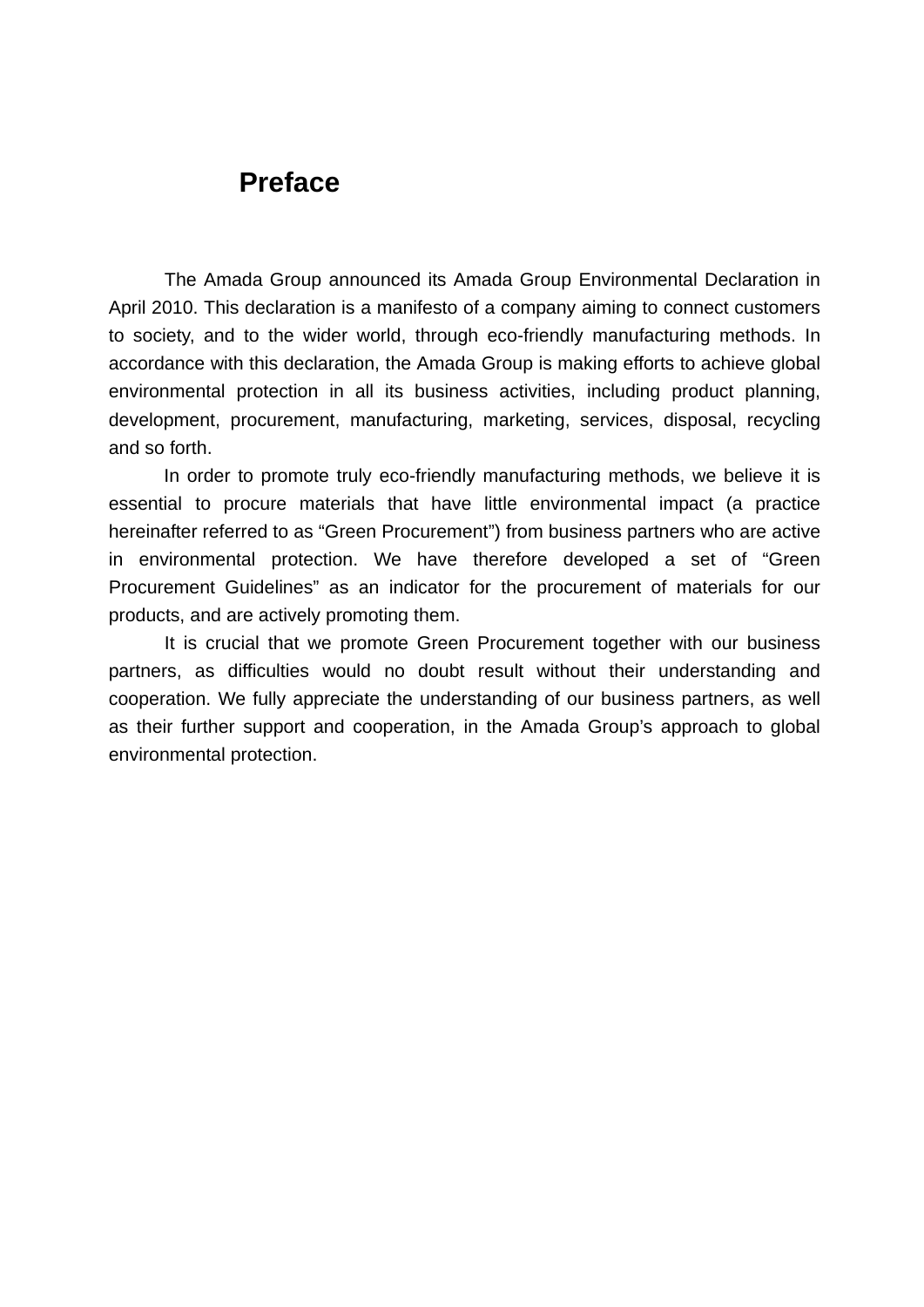# **Table of Contents**

## **Introduction**

| 4.1 Survey of Environmental Protection Activities and Environmental Protection of Procurement Items 4 |
|-------------------------------------------------------------------------------------------------------|
|                                                                                                       |
|                                                                                                       |
|                                                                                                       |
|                                                                                                       |
|                                                                                                       |
|                                                                                                       |
|                                                                                                       |
|                                                                                                       |
|                                                                                                       |
|                                                                                                       |
|                                                                                                       |
|                                                                                                       |
|                                                                                                       |
|                                                                                                       |
|                                                                                                       |
|                                                                                                       |

Attachments

"Form 2 (2) a"

Appendix (1) List of Controlled Chemical Substances<br>• Appendix (2) Details of Controlled Chemical Substances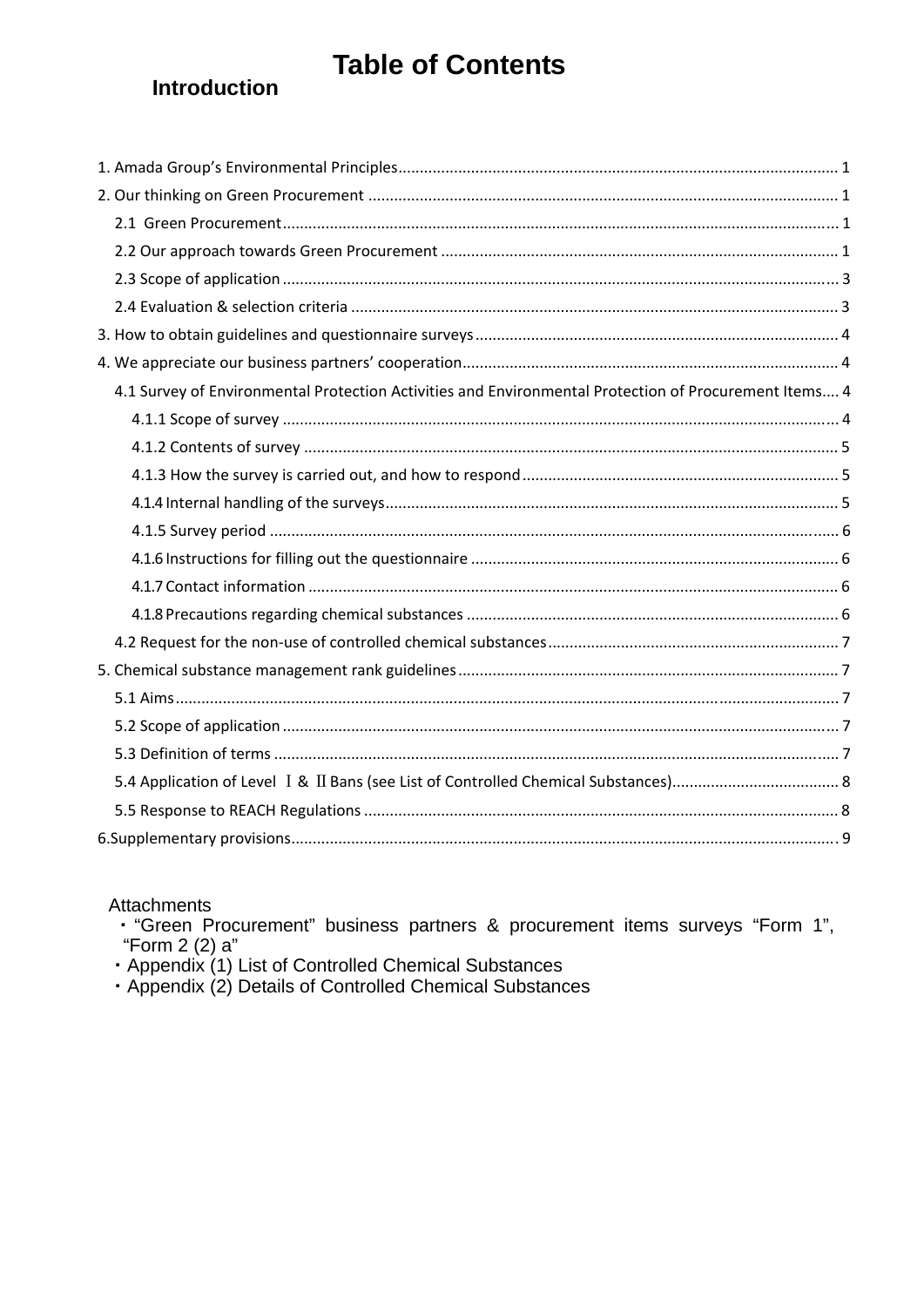### <span id="page-3-0"></span>**1. Amada Group's Environmental Principles**

The Amada Group believes that protecting the Earth, a small planet in a vast universe, is the key theme for future generations. The Group has identified environmental protection as an important management issue, and is contributing to a prosperous future for the people of the world through eco-friendly manufacturing methods, thereby ensuring a beautiful planet for posterity.

#### ◇ **Amada Group's environmental policy**

#### **1. Providing goods and services which contribute to environmental protection**

The Amada Group assesses environmental impact for the entire product life cycle and provides goods and services that contribute to saving resources and to eliminating harmful substances, thus contributing to environmental protection and the economy.

#### **2. Reducing environmental impact in business activities**

The Amada Group consistently pursues the reduction of environmental impact in all processes involved in business activities, through improvements in energy efficiency, saving energy and resources, recycling, etc. Moreover, it actively promotes Green Procurement and strives to eliminate harmful substances.

#### **3. Commitment to biodiversity**

The Amada Group understands the influence of business activities on the natural environment, and in cooperation with its stakeholders it aims to contribute to creating a society which nurtures biodiversity.

#### **4. Compliance with environment-related legislation**

The Amada Group complies with environment-related legislation and other agreements with stakeholders**.** 

#### **5. Continuous improvement of environmental management systems**

While seeking to establish and continually improve its environmental management systems, the Amada Group understands the influence of its business activities, products and services on the environment, and seeks to reduce the resulting environmental impact, as well as to prevent contamination.

#### **6. Improvement of environmental education**

The Amada Group provides education with the aim of protecting the environment, and seeks to improve the awareness of entrepreneurs and businessmen with regard to their responsibilities and environmental protection.

#### **2. Our thinking on Green Procurement**

#### **2.1 Green Procurement**

The Amada Group promotes Green Procurement in order to promote eco-friendly manufacturing methods, aiming to leave behind a beautiful planet for posterity.

In promoting Green Procurement, the Amada Group gives priority to dealing with business partners who are active in environmental protection, and aims to create a recycling-oriented society.

#### **2.2 Our approach towards Green Procurement**

In order to promote Green Procurement, the Amada Group is implementing the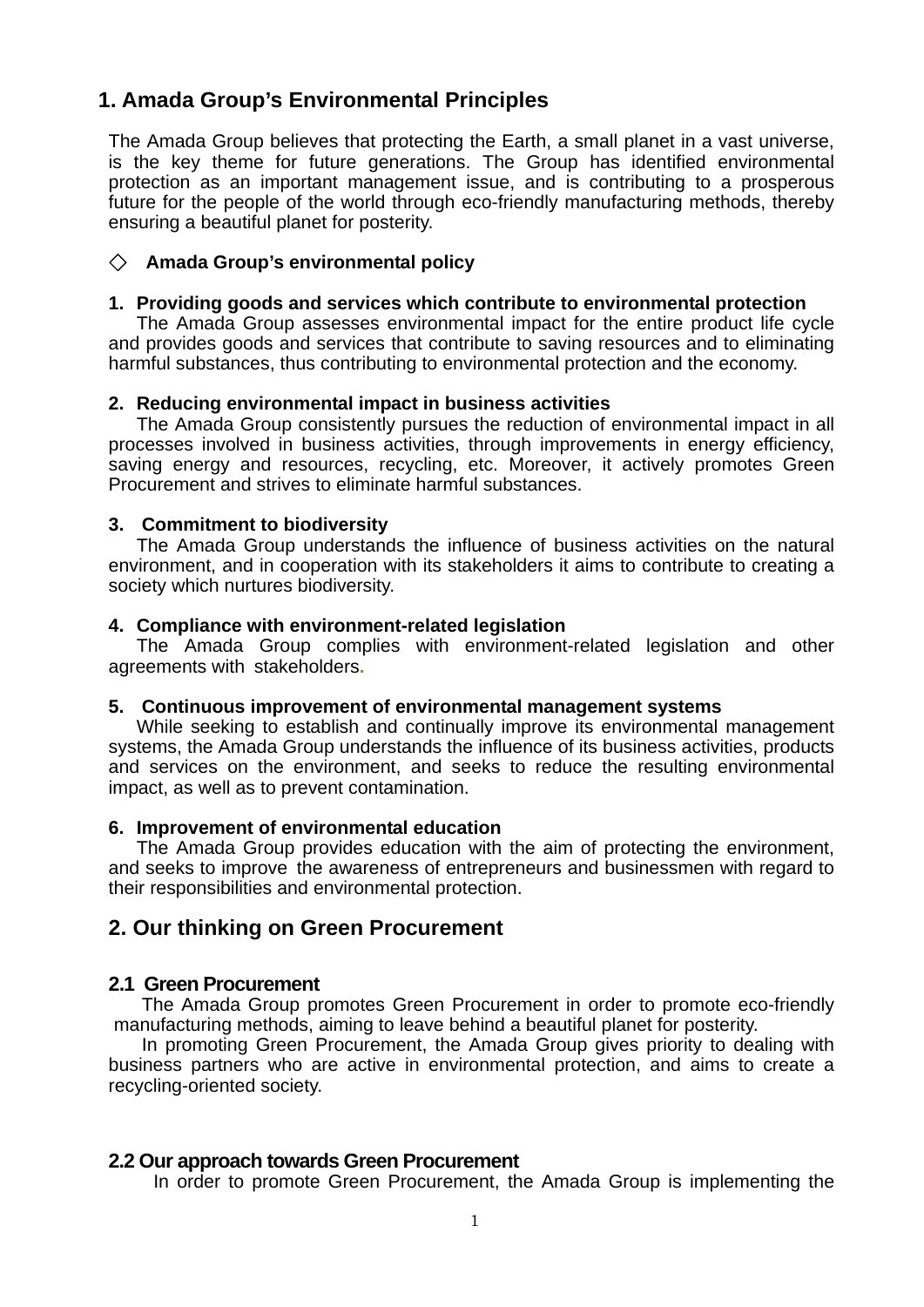following approaches.

- (1) Prioritizing business partners who are active in environmental protection activities
	- ① Survey and evaluation of the environmental protection activities carried out by our business partners
	- ② Request for cooperation based on the evaluation results and dealing with priority business partners
- (2) Procurement of materials with little environmental impact (procurement of items which do not use controlled chemical substances)
	- ① Survey and evaluation of the environmental impact of procured materials
	- ② Selection of materials based on evaluation results and prioritized procurement.
- (3) Compliance with environmental laws



#### **Amada Group Green procurement**

- \*Eco-friendly design within the Amada Group means carrying out product assessment when new products are developed and providing products with minimal impact on the environment. Due to issues relating to the methods used to manufacture procured products, it may be difficult to ensure the non-use of all the controlled chemical substances whose use is regulated by overseas legislation, such as the RoHS Directive, or domestic legislation. Through product assessment, we prevent controlled chemicals coming into contact with our customers' processed products, we take care with the way consumables are disposed of, and we have sequentially implemented the following measures for products developed after August 2007.
- ① Non-use of controlled chemicals in all points of contact between our products and our customers' processed products
- ② Non-use of controlled chemicals in parts subject to regular inspection and maintenance items and goods (Instruction Manual, Regular Inspection and Maintenance Items)
- ③ Non-use of controlled chemicals in expendable parts (Instruction Manual, Expendable Parts Control Items)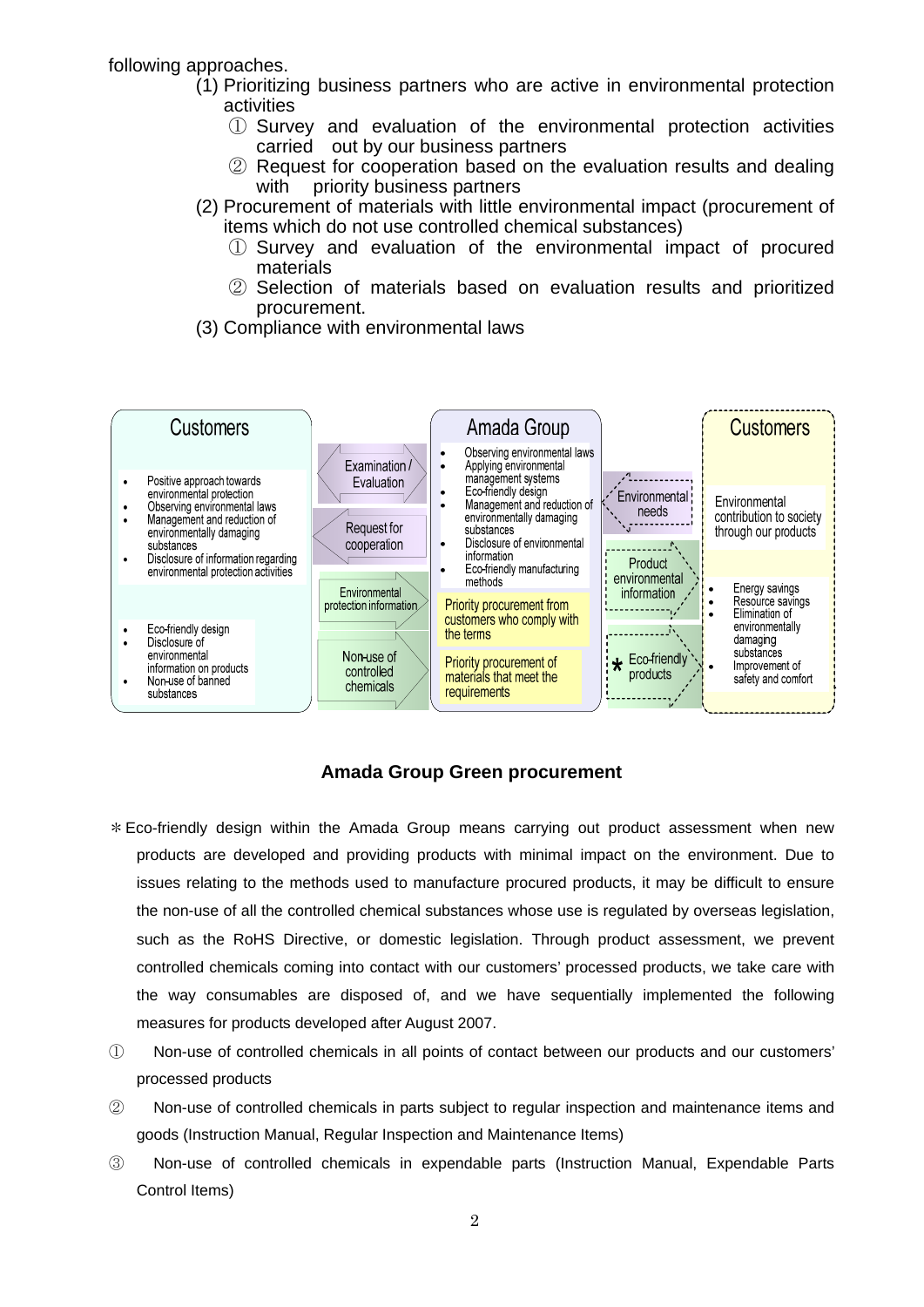<span id="page-5-0"></span>The Amada Group prioritizes procurement from business partners who are active in environmental protection, starting with the ISO 14001 certification and procurement of materials in which controlled chemicals are not used. We ask our business partners to take an approach which includes environmental protection, compliance with legislation, non-use of controlled chemicals, etc. to meet the content of these guidelines.

#### **2.3 Scope of application**

The scope of application of the present guidelines is presented below.

#### **(1) Procurement goods at Amada Group**

\* "Procurement goods" is a generic designation for the materials, secondary materials, components and consumables used in product manufacturing, as well as the service parts and packaging materials that make up the products that the Amada Group sells and delivers to its customers (including procurement items that do not come into direct contact with the human body, such as those that are part of mechanisms like modules, kits or ASSYs, as well as oils and grease).

- **(2) Products for which the Amada Group contracts the design and manufacturing to a third party,** selling and delivering them under the Amada Group brand (including cases in which other companies' products are included in the commercialized product).
- **(3) Business partners from which the Amada Group procures the items** corresponding to the scope of application described above.

#### **2.4 Evaluation & selection criteria**

The evaluation and selection criteria comprise the evaluation and selection criteria of business partners and of procurement items.

#### **(1) Business partner evaluation and selection criteria**

Business partner evaluation includes the approach to environmental protection activities  $(E)$  in addition to quality  $(Q)$ , cost  $(C)$ , delivery time  $(D)$ , and services (S).

#### ① **Evaluation method**

Evaluation regarding environmental protection activities is carried out by assessing business partners using "Form 1 – "Green Procurement" Business Partner Survey". Even if your company is a trading company or a distributor, you will be evaluated. Moreover, business partners who conduct business with the Amada Group through trading companies or distributors will also be evaluated.

#### ② **Selection criteria**

The total score regarding evaluation items in "Form  $1 -$  "Green Procurement" Business Partner Survey" is used to rank business partners. Priority is given to procurement from business partners ranking S, A, and B regarding quality (Q), cost (C), delivery time (D), services (S), and environmental protection activities (E).

#### **(2) Procurement item evaluation and selection criteria**

Procurement item evaluation includes the inclusion level (content) of controlled chemicals established by the Amada Group, in addition to quality (Q), cost (C), delivery time (D), and services (S).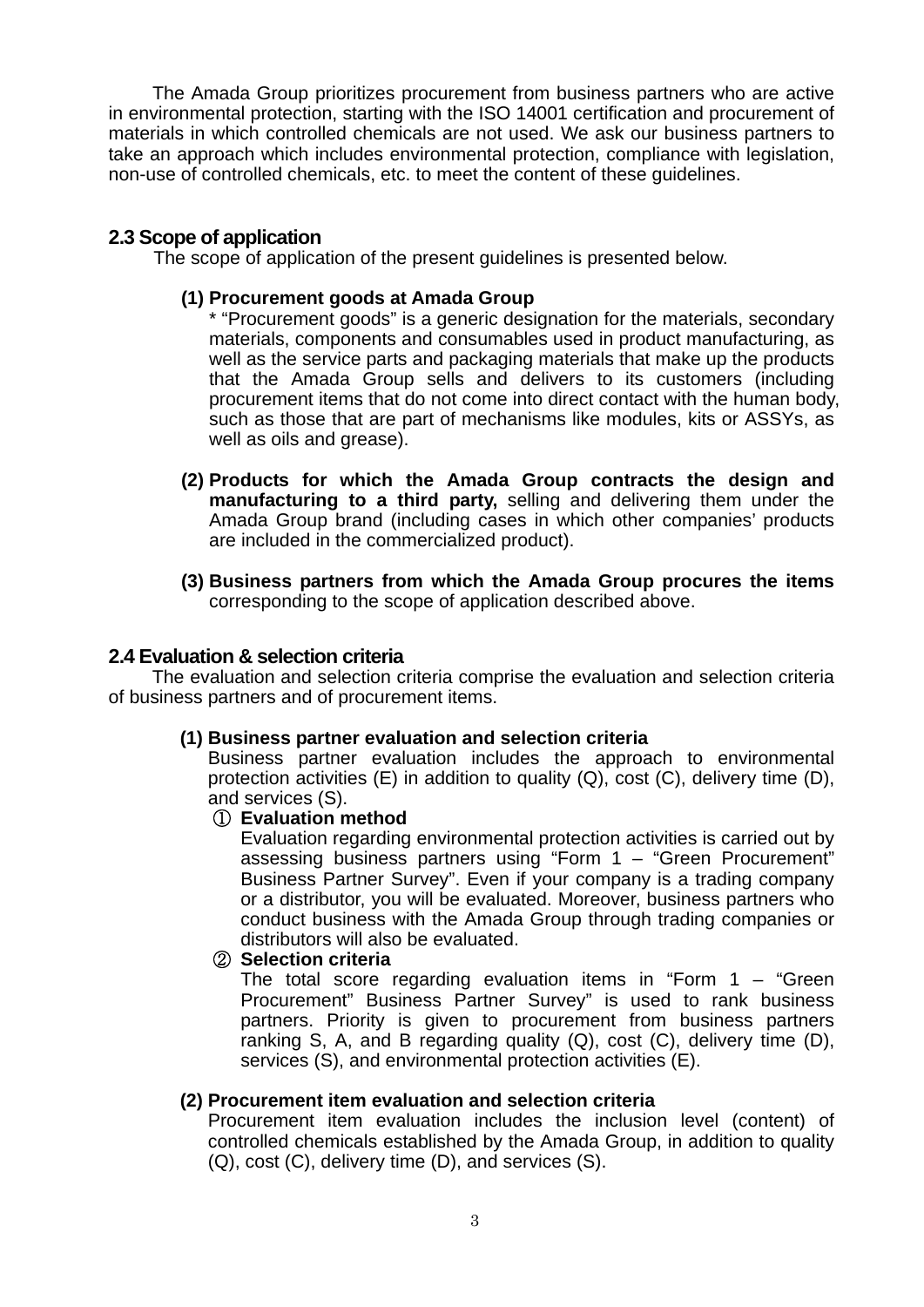#### <span id="page-6-0"></span>① **Evaluation method**

Evaluation regarding procurement items is carried out by examining the procurement items using "Form2(2)a–"Green Procurement" Procurement Items Survey".

#### ② **Selection criteria**

After evaluating the inclusion level (content) of chemicals based on the answers in Form 2 (2)a "Green Procurement" Procurement Items Survey, priority is given to the procurement of products that do not contain the controlled chemicals established by the Amada Group. When deemed appropriate, we use substitutes instead of products that contain controlled chemicals.

#### **3. How to obtain guidelines and questionnaire surveys**

The following documents (in PDF format) can be downloaded from our company website.

- ① The Amada Group Green Procurement Guidelines
- ② Form 1 "Green Procurement" Business Partner Survey
- ③ Form 2 (2) a– "Green Procurement" Procurement Items Survey
- ④ Appendix (1) List of Controlled Chemical Substances
- ⑤ Appendix (2) Details of Controlled Chemical Substances

Our website: **<http://www.amada.co.jp/english/activity/planning.html>**

\* If necessary, above Form 1 and Form 2(2)a (as Excel files) can be obtained from our Research Request Division.

#### **4. We appreciate our business partners' cooperation**

The Amada Group is making great efforts to provide its customers with eco-friendly products by using data on mitigating the environmental impact of procurement items delivered by its business partners, in addition to the environmental protection activities carried out by those partners.

Appreciation is extended to our business partners' continuous involvement in environmental protection in order to create a recycling-oriented society, while we also appreciate our business partners' cooperation in the following "Survey of Environmental Protection Activities and Environmental Protection of Procurement Items" and "Amada Group Green Procurement".

#### **4.1 Survey of Environmental Protection Activities and Environmental Protection of Procurement Items**

#### **4.1.1 Scope of survey**

- **(1) Regarding our business partners' approach to environmental protection activities**  Business partners that correspond to paragraph (4) in 2.3 Scope of application
- **(2) Regarding the environmental impact reduction of procurement items**  Procurement items and products that correspond to paragraphs  $(1) - (3)$  in 2.3 Scope of application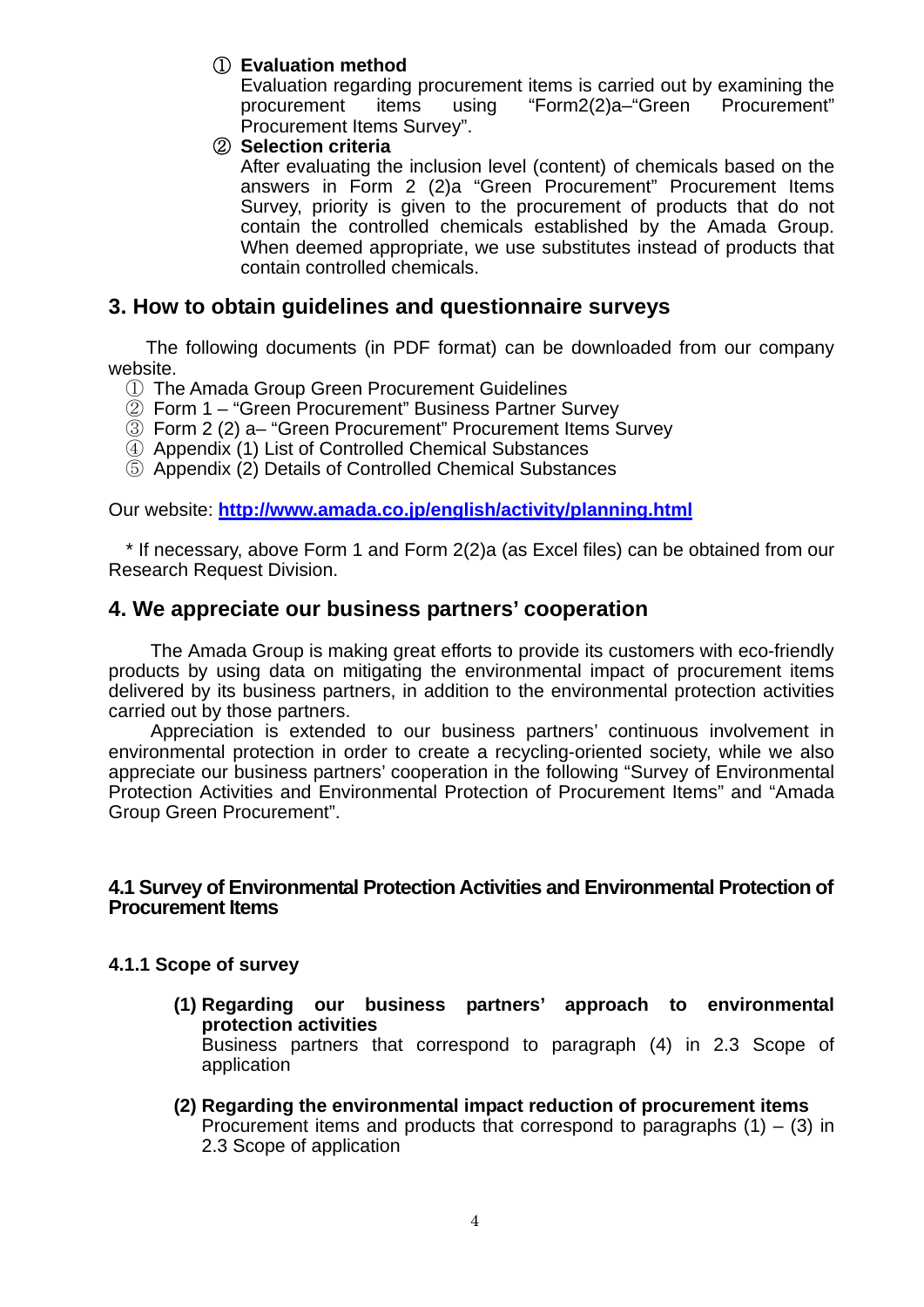#### <span id="page-7-0"></span>**(3) Survey items and the list of documents to be submitted are listed below.**

|                                       | Form 1<br>"Green Procurement"<br><b>Business Partner Survey</b> | Form 2 (2)a<br>"Green Procurement"<br><b>Procurement Items Survey</b> |
|---------------------------------------|-----------------------------------------------------------------|-----------------------------------------------------------------------|
| <b>Manufacturers</b>                  | Submission required                                             | Submission required                                                   |
| Trading<br>companies,<br>distributors | Submission required                                             |                                                                       |
| Manufacturing<br>contractors          | Submission required                                             | Submission required                                                   |

**\*** Manufacturers: business partners that mainly supply their own products (standard marketed products and certain marketed products provided with manufacturing instructions from our company)

- \* Manufacturing contractors: business partners that mainly supply products provided with manufacturing instructions through technical drawings from our company
- \* Where manufacture of Amada's products is subcontracted, if one of our business partners procures items through his own partner company, or directly from a manufacturer, they must conduct a survey and elicit a response, with regard to said items procured from the partner company and/or manufacturer.

#### **4.1.2 Contents of survey**

**(1) Regarding our business partners' approach to environmental protection activities** 

Form 1 – "Green Procurement" Business Partner Survey, Items listed

**(2) Regarding items that concern the contents of controlled chemicals in procurement items**  Form 2 (2)a – "Green Procurement" Procurement Items Survey, Items listed

#### **4.1.3 How the survey is carried out, and how to respond**

- (1) Our representatives will ask you to provide answers to the survey in sections where this is necessary.
- (2) As a rule, please send your replies by email to each of our representatives. If it is not possible to respond by email, please return your replies by post or fax.
- (3) If there are any changes regarding the responses you have given in the survey, please make sure you notify us.

#### **4.1.4 Internal handling of the surveys**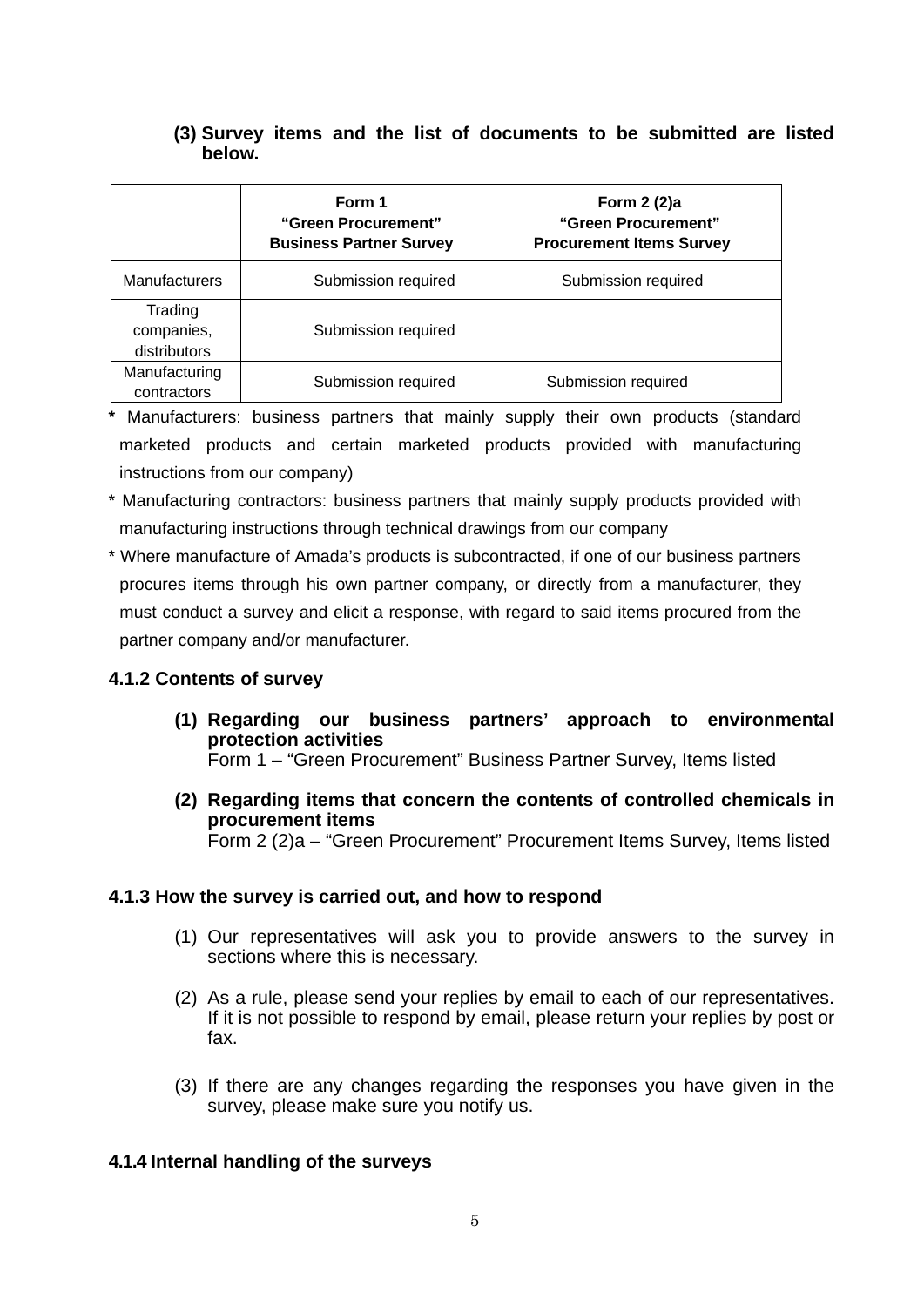<span id="page-8-0"></span>The submitted surveys are treated as internal documents of the Amada Group and will not be disclosed outside the Group. However, environmentally-related data of procurement items (such as names of chemical substances contained, content mass etc.) may be used in reports given to Amada Group customers.

#### **4.1.5 Survey period**

Surveys are mainly conducted following requests for product information disclosure from stakeholders, or when revisions are made to legislation. On such occasions, our representatives will inform you of the request to respond to the survey. Please send your replies by the specified deadline.

#### **4.1.6 Instructions for filling out the questionnaire**

Please select the applicable survey and fill it out referring to the two examples for Form 1 – "Green Procurement" Business Partner Survey and Form 2 (2)a – "Green Procurement" Procurement Items Survey.

#### **4.1.7 Contact information**

Please contact the following division or the Research Request Division for information regarding this matter.

Amada Co., Ltd. Environment / CSR Promotion Group, General Affairs Department

| Telephone No.: | 0463-96-3404        |
|----------------|---------------------|
| Fax:           | 0463-96-3517        |
| Email:         | env csr@amada.co.jp |

#### **4.1.8 Precautions regarding chemical substances**

Please refer to the following precautions before filling out Form 2 (2) a– "Green Procurement" Procurement Items Survey.

#### **(1) Approach regarding chemical substance content**

In principle, where there is intentional addition or inclusion of chemical substances for a particular purpose, we refer to this as "inclusion" (content) of chemical substances regardless of the amount included. Please specify if there is intentional addition of chemical substances and if the concentration is within or over the applicable regulation threshold

#### **(2) Approach regarding impurities**

In cases where there has been no *intentional* addition or inclusion of chemical substances for a particular purpose, but where substances are contained as impurities, please refer to them as 'impurities' in the "Application of the chemical substances" column.

\* Impurities are substances found in natural materials that cannot be completely removed by means of purification procedures, or that cannot be removed for technical reasons, due to reactive processes.

#### **(3) How to fill out the Application of chemical substances column**

Please fill out the main application of the chemical substances included. E.g.: chromate treatment, anti-corrosion agent, solder, coating, plasticiser, impurities, additive, etc.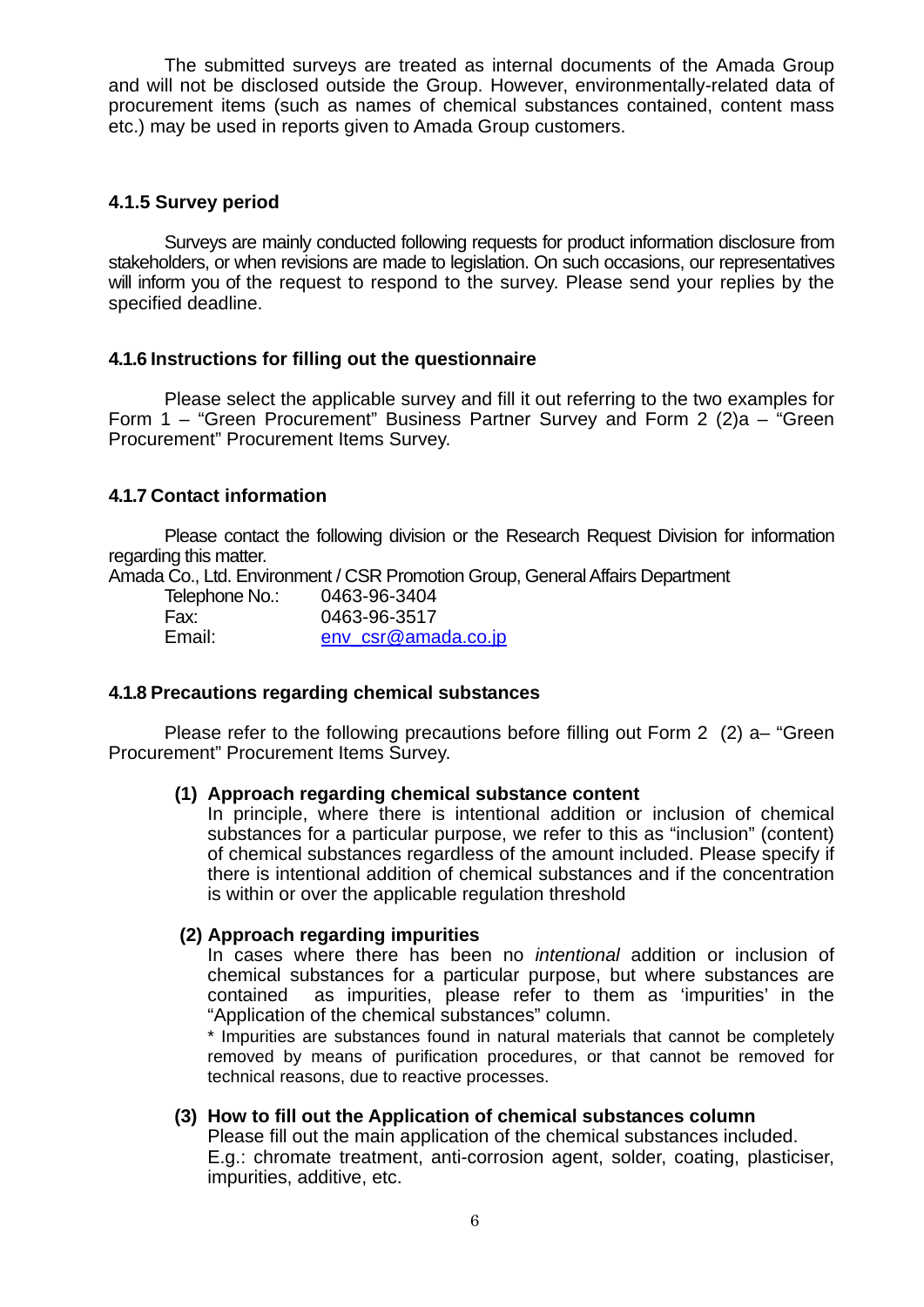#### <span id="page-9-0"></span>**(4) Filling out the Remarks column**

Please enter information such as important points to note on product usage in the Remarks column if necessary.

#### **4.2 Request for the non-use of controlled chemical substances**

In accordance with "5. Chemical substance management rank guidelines", we would appreciate the non-use of controlled chemical substances. In cases where the non-use of these substances proves technically difficult, please enter the reason for this in the "Green Procurement" Procurement Items Survey Form 2 (2)a.

Please maintain a product quality equivalent to conventional products when switching to the non-use of controlled chemical substances.

#### **5. Chemical substance management rank guidelines**

#### **5.1 Aims**

The Amada Group aims to make it clear which substances are banned for environmentally harmful chemicals contained in procurement items that are part of the products sold and delivered to customers. At the same time, we aim to keep everyone at the Amada Group and its business partners informed, and to maintain and improve product quality in relation to environmental issues.

#### **5.2 Scope of application**

Similar to Items  $(1) - (2)$  in Paragraph 2.3. Scope of application.

#### **5.3 Definition of terms**

The terms in the present guidelines are defined as follows:

#### **(1) Level** Ⅰ**Ban**

Substances which are already legally banned in Japan and abroad.

#### **(2) Level** Ⅱ **Ban**

Substances which have been abolished for a fixed period of time or which are progressively banned by law in Japan and abroad, other than those in the Level Ⅰ Ban.

#### **(3) Environmentally harmful chemicals contained in procurement items**

– Substances intentionally included in products (components, materials) and used in the manufacturing process, substances residual in or attached to end products or components, materials, etc.

Substances used in product manufacturing processes that do not remain in the product are not included in this category. Consequently, substances used in the manufacturing process, such as solvents, cleaning agents or plating solutions, and substances used in the manufacturing process or contained in machining tools that do not remain in the end product are not included in this category.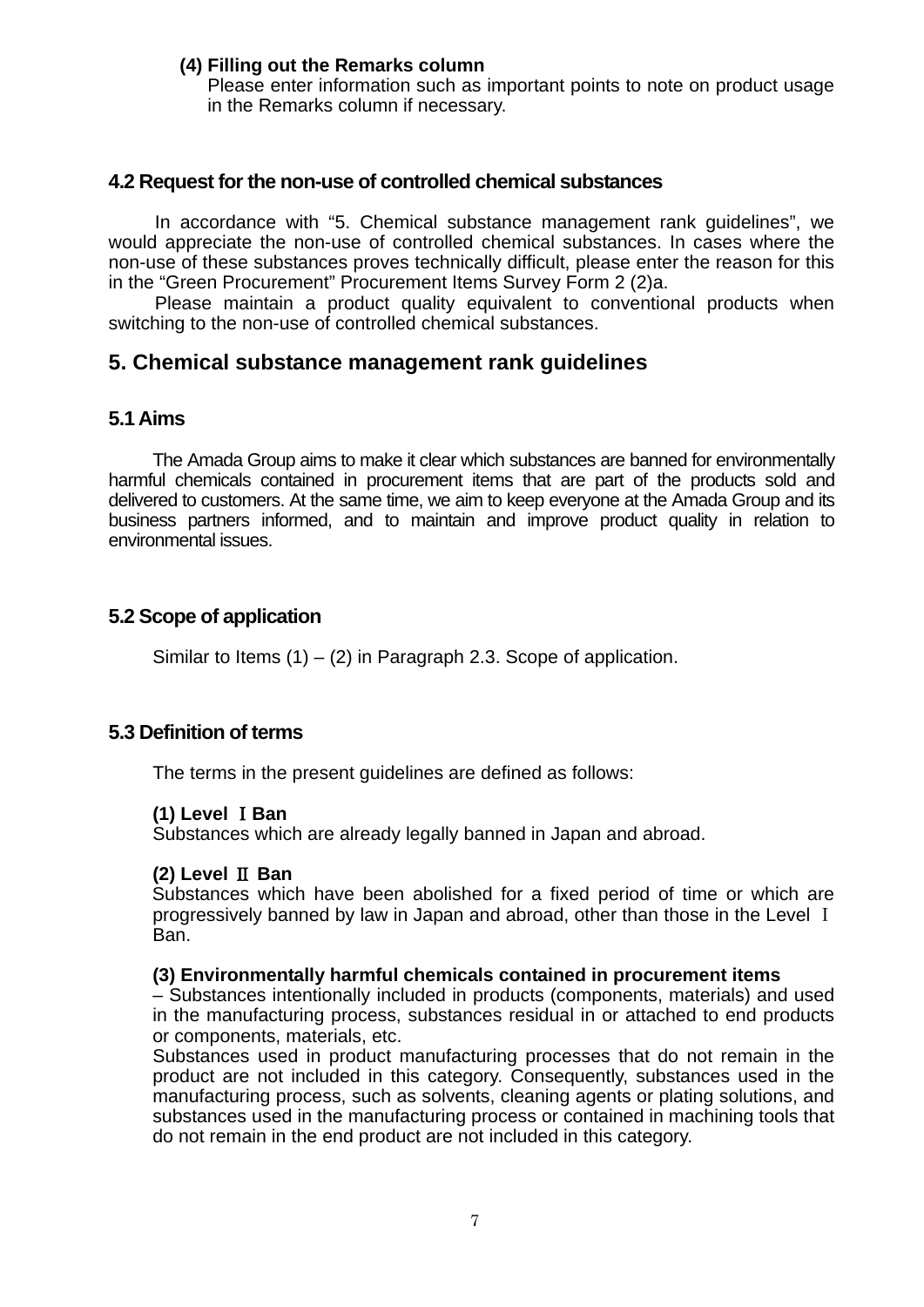#### <span id="page-10-0"></span>**5.4 Application of Level** Ⅰ**&** Ⅱ**Bans (see List of Controlled Chemical Substances)**

#### **(1) Measures to address legislation**

We select banned substances based mainly on domestic and international legislation. However, as the list is not exhaustive, please comply with the applicable laws at the time of procurement. The main legislation to which reference is made for the selection criteria is listed below.

- ・The Law concerning the Examination and Regulation of Manufacture, etc. of Chemical Substances (Japanese Law) (also referred to as "The Chemical Substances Control Law")
- ・Industrial Safety and Health Act (Japanese Law)
- ・Poisonous and Deleterious Substances Control Act (Japanese Law)
- ・Act on the Protection of the Ozone Layer through Regulation of Designated Substances and Other Measures (Japanese Law) (also referred to as "The Ozone Layer Protection Act")
- ・Restriction of Hazardous Substances (RoHS) Directive
- ・German Chemical Ban Regulations
- ・German regulations on daily necessities
- ・Clean Air Act (US)
- ・Montreal Protocol
- ・Stockholm Convention on Persistent Organic Pollutants (POPs)
- ・PFOS Restriction
- ・EU76/769/EEC Marketing Restrictions Directive

#### **(2) Application of Level**Ⅰ**Ban**

- ・Immediate use is prohibited
- ・As a rule, we also prohibit the intentional use of substances for which the control value (threshold) is specified.

#### **(3) Application of Level**Ⅱ**Ban**

- ・Completely abolished until the period of implementation determined by the Amada Group.
- ・In cases in which the control value (threshold) is specified, use is possible within this value (threshold).
- ・The conditions in which these substances are used are investigated based on Form 2 (2)a– "Green Procurement" Procurement Items Survey.
- ・Measures to be taken regarding the application of these substances where no alternative technologies exist are determined upon consultation when necessary.
- ・Substances currently corresponding to the LevelⅡBan may become Level Ⅰ Ban substances in accordance with modifications to national and international law.
- **(4) Modifications regarding the chemicals listed in Appendix (1) List of Controlled Chemical Substances**

Due to modifications to national and international laws, some changes may be made to Appendix (1) List of Controlled Chemical Substances (the addition of some changes, for example).

#### **5.5 Response to REACH Regulations**

The Amada Group considers the substances regulated by REACH as controlled substances and collects information about chemical substances with regard to procurement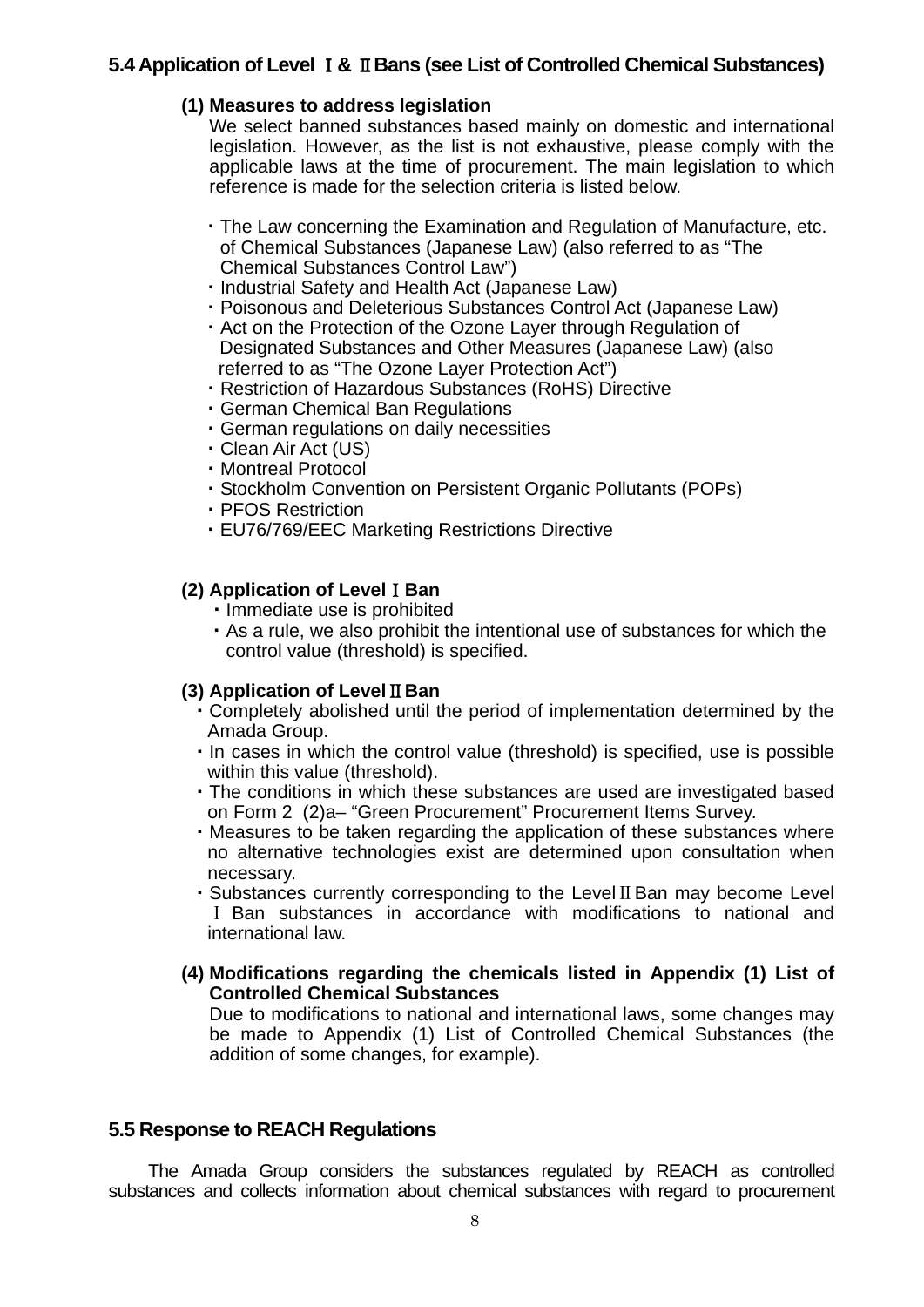<span id="page-11-0"></span>items corresponding to "2.3 Scope of application (1), (2) and (3). The REACH regulations do not determine the final chemical substances concerned and further additions are anticipated; therefore, we will collect further information if needed. Thank you for your cooperation.

#### **6.Supplementary provisions**

These guidelines may be modified as needed according to changes in social conditions or changes to legislation.